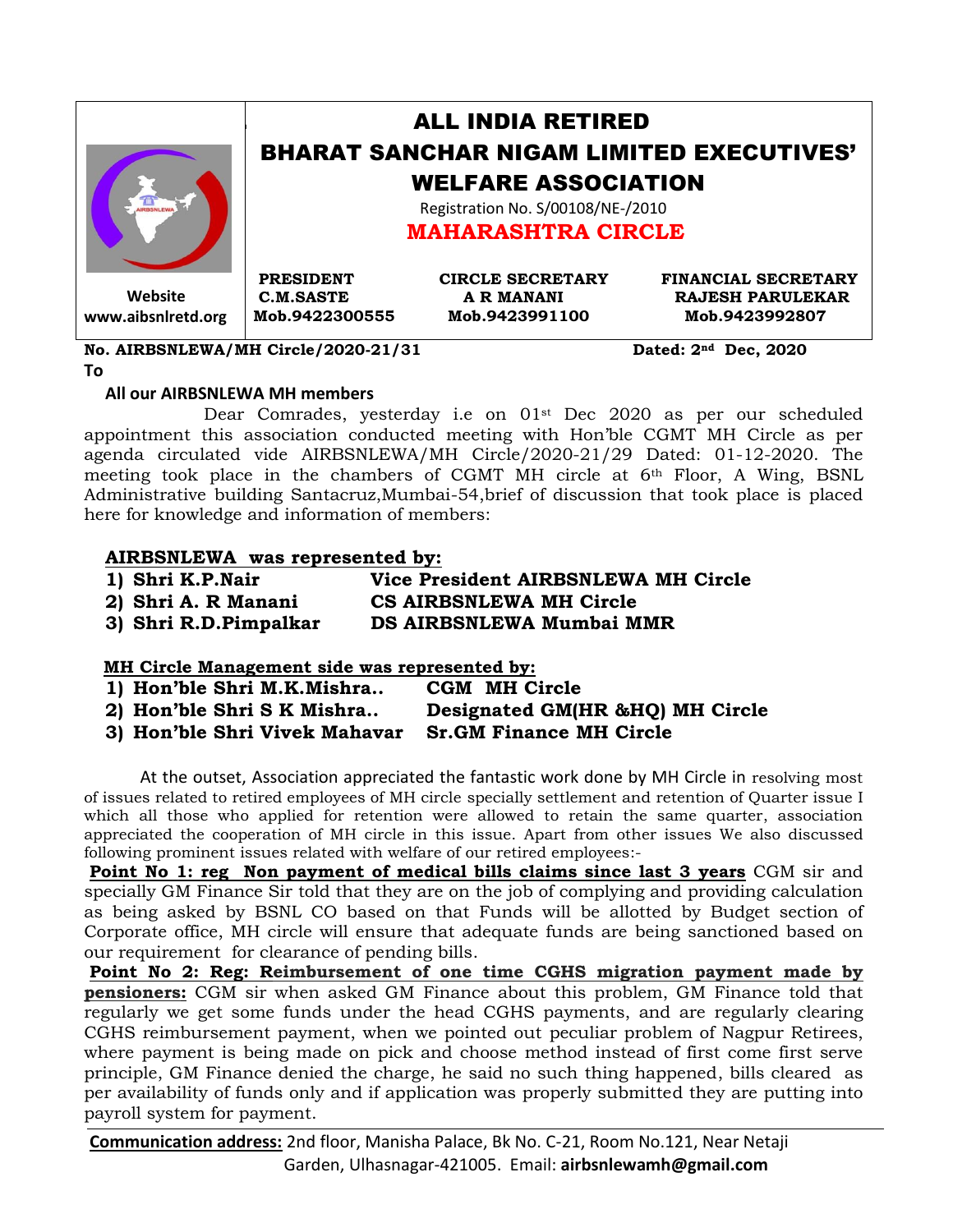## **Point No 3: Immediate Release of Retirement terminal benefits ,Pension, Payment of leave encasement & Generation of EPPO for left over about 200 BSNL MH employees**

regarding more than 200 pending cases of employees belonging specially to ST category Association draw attention of CGM sir about the plight of all those retirees Association once again reminded and demanded that BSNL Corporate office orders/DOT guidelines even parliamentary committee recommendations on this matter are not being honored by MH circle, there is no order/instruction from any office to stop paying Pension or Leave encashment, we also drawn attention of CGM MH circle on recent DGM looking after promotion in which same category working people considered for promotion, but denying retired employees their basic rights, why this double game… To this we are pleased to say that "CGMT MH Sir told yes this issue was dragged unnecessarily and on Today he is going to send very positive report/solution on this matter to BSNL CO which is going to benefit all affected retirees, He told that you can expect this good news within 2 week time period and issue will be resolved once for all in a positive manner". I would like to congratulate all ST category affected employees and appreciate their patience and faith.

**Point No.4: Grant of Vigilance clearance for whom it is withheld due to pending enquiry:** we told CGM Sir, about the plight and agony of 2 Nagpur retired Des for whom still enqury not started even after completion of more than 10 months after retirement, CGM sir told new GM HQ (Designated) to look into he told will speak to get enquiry started and completed in a very short period of time.

**Point No.5: Timely sanction of provisional pension:** CGM Sir agreed that this not be delayed and will ensure no unnecessary delay occurs in future.

**Point No.6: Fixation of pay of Officiating JTOs,under FR 22 (1)(a)(i) send reversion them before sending for JTO Phase-1 training:** even though this work is to be carried out by SSAs. we requested for effective monitoring by Circle and issue of necessary guidelines/procedure wherever and whenever it required.

**Point No 7: Request for restoration of Pay after completion of Punishment period: Case of Shri K.G.Kadam (HRMS No.198401804)Retired DE ,Jalgaon:** Association gave brief of case and requested for early restoration as punishment period is already completed. We brought into the notice of CGMT MH about the adamancy of Accounts/Admin section of GMT Jalgaon for not at all initiating this case, may be due to lack of knowledge and experience, CGM sir assured that Circle will take care.

**Point No.8: No terminal benefits, No Pension sanctioned…Case of Shri Anil kumar S Magaar, AO, Ahmednagar (HRMS NO. 198005439):** The officer retired on attaining superannuation on 31-07-2019, due to some reasons his pension [papers were not submitted on time, now all papers has been received by MH circle of  $15<sup>th</sup>$  June 2020, case may be processed for early release of at least provisional pension. CCA is awaiting for CGMT MH approval for paying provisional pension.

**Point No.9: Delay in getting back service book from CCA for paying leave encashment:** We brought into the notice of chair that CCA is facing acute shortage of space, already CGCA had written to BSNL for allotting more space to keep service books, cited example of **Shri S.V.Jawale, retired CAO from MH circle office**, who retired on attaining superannuation on 31-01-2020, he still not received leave encashment payment, after enquiring from MH circle office gets reply that service book not received from CCA, Sir, when we checked with CCA they told there are thousands of service books lying without any proper upkeep and to search them is very difficult, they require more vacant space accommodation to keep them in order, even though CGM sir gave a patient hearing but not

**Communication address:** 2nd floor, Manisha Palace, Bk No. C-21, Room No.121, Near Netaji Garden, Ulhasnagar-421005. Email: **airbsnlewamh@gmail.com**